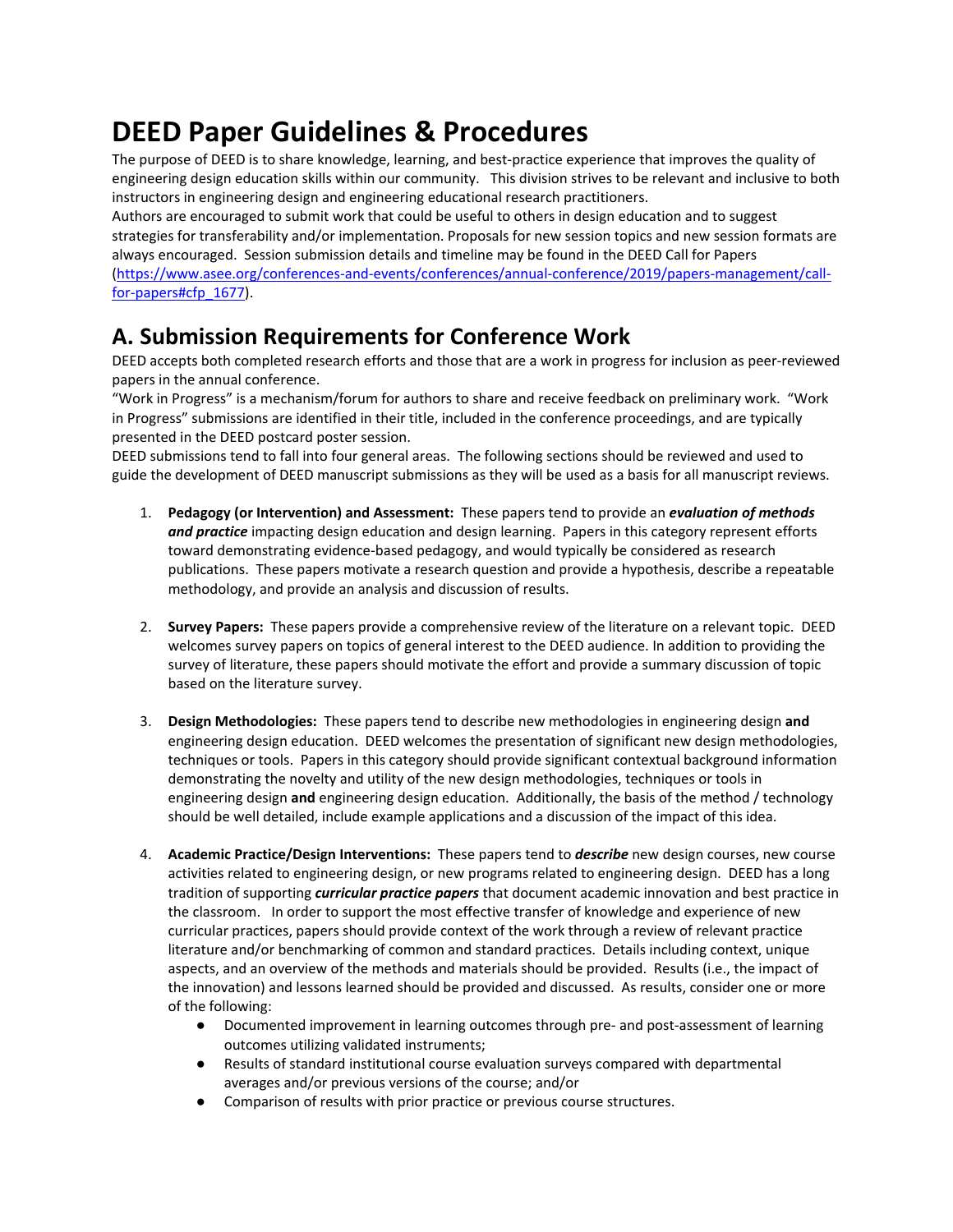Detailed reflection on course effectiveness from course instructors is not a sufficient result for DEED manuscripts.

DEED encourages submission of any other areas of interest to the community. Beyond dissemination via traditional papers, we encourage novel, engaging presentation methods for the conference (e.g., workshops/tutorials, case studies, demonstrations).

### **B. Expectations for DEED division submissions**

As a division we exist to disseminate high quality research in the field of engineering design education and to inform the ASEE community on engineering design education issues. We expect all conference submissions (Completed AND Works in Progress) to (i) address the interests, problems, and needs of the engineering design education community, (ii) reference literature and/or current best practice in relation to content presented, (iii) provide sufficient documentation of methods and results such that results could be replicated, and (iv) provide evidence and reasoned support for all conclusions.

ALL DEED submissions will be considered on their basis of providing the following:

- **Broad Applicability:** Present findings that DEED members could either learn from or apply.
- **Evaluation of Impact:** Present a detailed description of the specific reasoning, observations, evaluation methods, and data leading to the work's conclusions. Conclusions must include a discussion of the expected impact of the work.
- **Innovative Practices:** Present the novelty of the work within its context (i.e., new methods/design intervention/course/program).
- **Grounded in Literature/Experience/Current Practice:** Provide the context of the work in literature AND/OR standard practice of peer institutions.

In addition to DEED division-specific guidelines, the ASEE paper guidelines should be followed for all submissions. The 2018 Conference Authors Kit is available on this link:

[https://www.asee.org/documents/conferences/annual/2018/2018-Authors-Kit.pdf.](https://www.asee.org/documents/conferences/annual/2018/2018-Authors-Kit.pdf)

#### **C. Review Procedures**

DEED requires the support of its authors in "Review to Publish" at both the abstract and manuscript stages. **Abstract Review:** The purpose of the abstract review process is to ensure that the abstracts are scholarly work and are appropriate for DEED. In addition to completing the ASEE-prescribed abstract ranking, abstract authors and DEED members review each abstract and assess (A) that the topic described in the abstract is DEED-relevant and (B) does the abstract appear to represent scholarly work as described in the Paper Guidelines (i.e., does the abstract describe pedagogy (or intervention) and assessment, a survey paper, a design methodology, or an academic practice/design intervention).

**Manuscript Review:** The purpose of the manuscript review process is to ensure quality submissions are accepted for inclusion in the proceedings. Manuscripts should be assessed for appropriateness for DEED as well as for scholarly contributions. DEED manuscripts typically fall into one of four categories:

- 1. Pedagogy (or Intervention) and Assessment
- 2. Survey Papers
- 3. Design Methodologies
- 4. Academic Practice/Design Interventions (as outlined above).

Manuscript reviewers are expected to be familiar with the author guidelines described in this document.